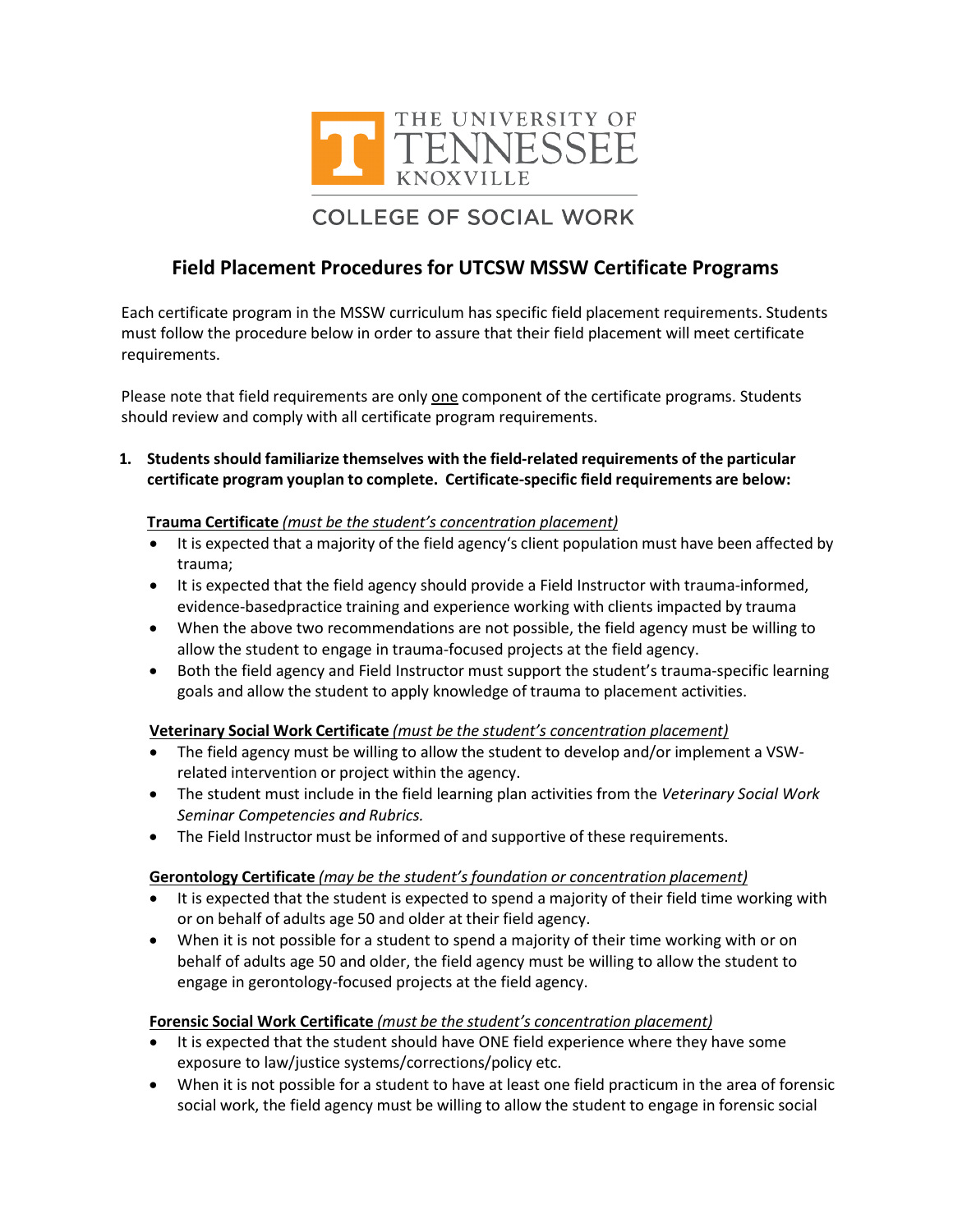work-focused projects at the field agency.

- Note: there are generalist course requirements associated with the Forensic Certificate. Full time/extended study students who did not take those generalist course requirements will not be eligible for the Forensic Social Work Certificate.
- **2. Students should notify their Field Coordinator of their intent to complete a specific certificate program on the Field Planning application, and work with the Field Coordinator to identify and discuss field placement options that meet certificate program requirements.**
- **3. During field placement interviews, students must inform each prospective field instructor of their participation in the certificate program and discuss if/how the student will be able to complete the field requirements for the certificate.**

Some important questions to ask during a field placement interview could include:

- Who is the population being served by the agency?
- What types of evidence-based interventions are provided by the agency?

#### **Trauma Certificate specific questions:**

- What percentage of clients has a history of trauma? What types of trauma have they experienced?
- What type of trauma-informed interventions is the agency using?
- What types of trauma-informed interventions would be taught to the student during the duration of thefield placement?
- Isthere a field instructor available in the agency who has experience working with clients affected bytrauma? Does this instructor have training in specific trauma-informed, evidence-based practices? If so, what are they?
- Will I be permitted to integrate learning activities and/or projects related to trauma into my field learning plan?

### **Veterinary Social Work Certificate specific questions:**

- Does the agency currently use any animal-assisted interventions?
- Is the human-animal bond reflected in client assessment and intervention?
- Does the agency work with the link between violence toward animals and violence toward humans?
- Will I be permitted to integrate learning activities and/or projects related to veterinary social work into my field learning plan?

#### **Gerontology Certificate specific question:**

- Are at least 51% of the agency's clients senior adults?
- Will I be permitted to integrate learning activities and/or projects related to gerontology/working with older adults into my field learning plan?

#### **Forensic Certificate specific questions:**

- Will this field placement give me an opportunity to see the US legal system in action?
- Will I be able to interact with persons who have been involved with the justice system?
- Will I be able to engage with the legislative process in any way?
- Is there a chance for me to engage, assess, provide interventions with persons who have been victims of crime/oppression?